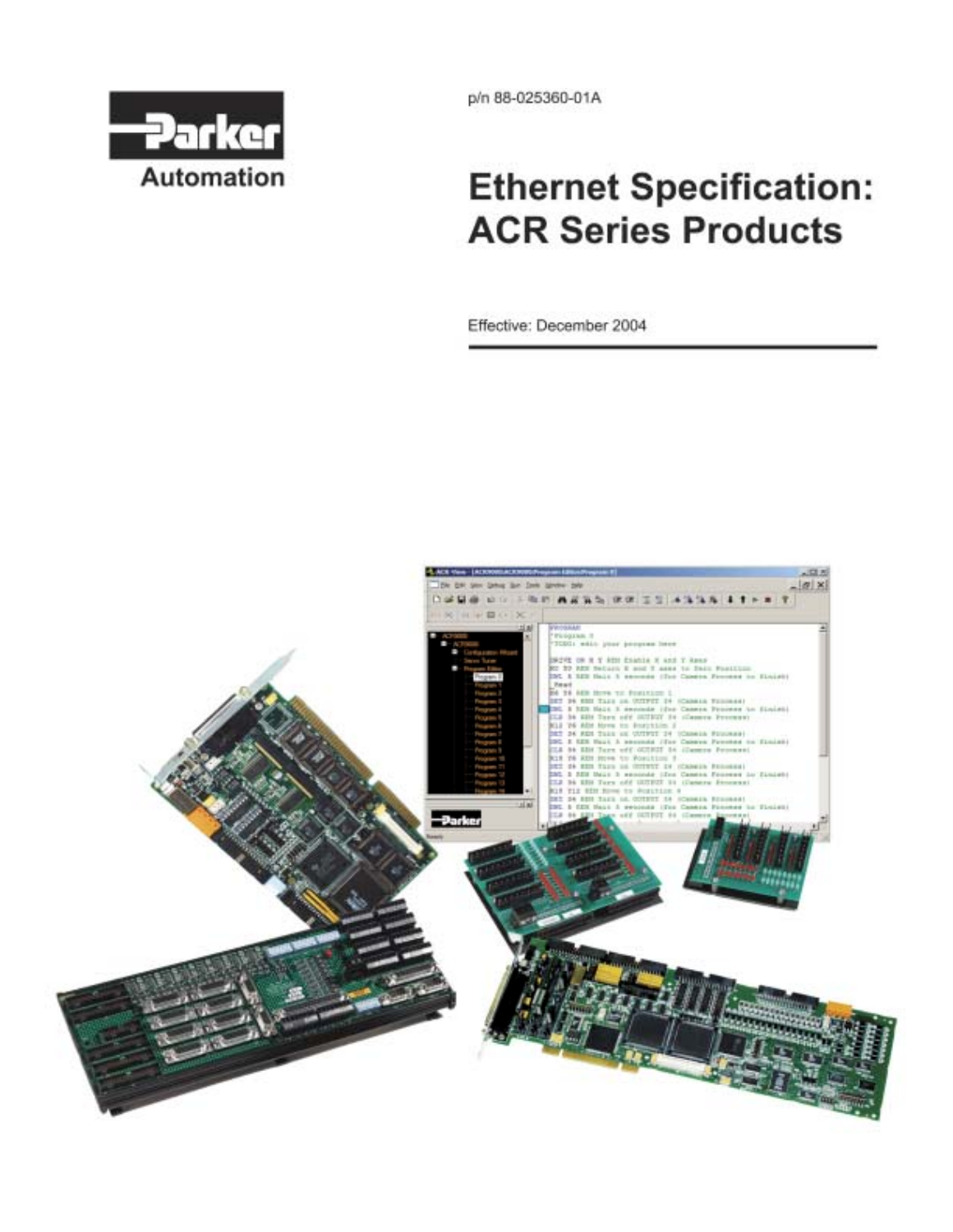# IMPORTAN' **User Information**



ACR series products and the information in this guide are the proprietary property of Parker Hannifin Corporation or its licensers, and may not be copied, disclosed, or used for any purpose not expressly authorized by the owner thereof.

Since Parker Hannifin constantly strives to improve all of its products, we reserve the right to change this guide, and software and hardware mentioned therein, at any time without notice.

In no event will the provider of the equipment be liable for any incidental, consequential, or special damages of any kind or nature whatsoever, including but not limited to lost profits arising from or in any way connected with the use of the equipment or this guide.

#### **© 2004 Parker Hannifin Corporation All Rights Reserved**

## **Technical Assistance**

Contact your local automation technology center (ATC) or distributor.

#### **North America and Asia**

Parker Hannifin 5500 Business Park Drive Rohnert Park, CA 94928 Telephone: (800) 358-9070 or (707) 584-7558 Fax: (707) 584-3793 Email: [emn\\_support@parker.com](mailto:emn_support@parker.com) Internet: [http://www.parkermotion.com](http://www.parker.com/)

#### **Europe (non-German speaking)**

Parker Hannifin 21 Balena Close Poole, Dorset England BH17 7DX Telephone: +44 (0)1202 69 9000 Fax: +44 (0)1202 69 5750 Email: [eme\\_application@parker.com](mailto:eme_application@parker.com)

#### **Germany, Austria, Switzerland**

Parker Hannifin Postfach: 77607-1720 Robert-Bosch-Str. 22 D-77656 Offenburg Telephone: +49 (0) 781 509-0 Fax: +49 (0) 781 509-176 Email: [eme\\_application@parker.com](mailto:eme_application@parker.com)

#### **Italy**

Parker Hannifin 20092 Cinisello Balsamo Milan, Italy via Gounod, 1 Telephone: +49 (0) 781 509-0 Fax: +49 (0) 781 509-176 Email: [sales.sbc@parker.com](mailto:sales.sbc@parker.com)



**Technical Support E-mail [emn\\_support@parker.com](mailto:emn_support@parker.com)**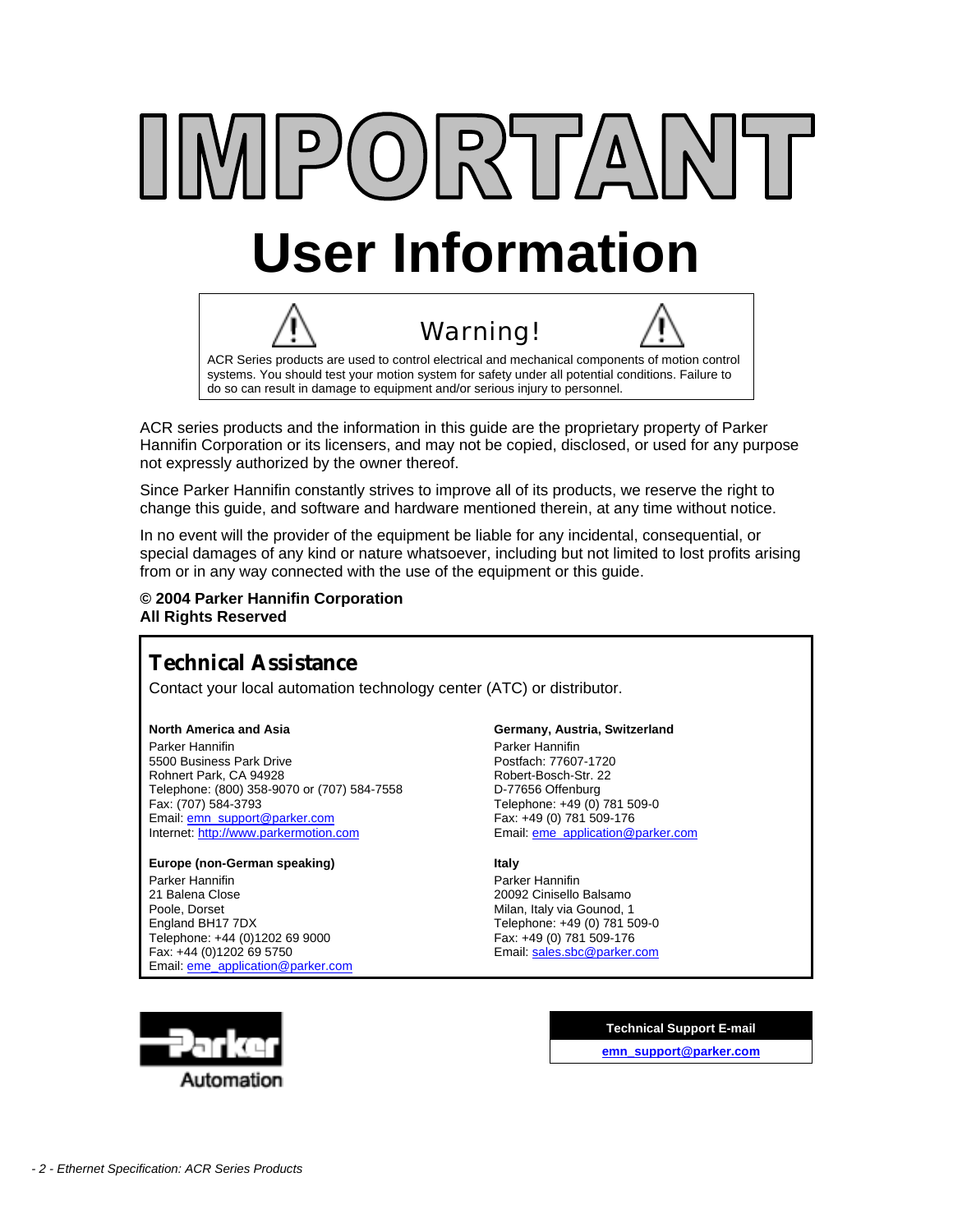## **Introduction**

For developers writing their own Ethernet drivers, this document describes the implementation of Ethernet for the ACR series controller.

If you are using the communications server (comserverACR.dll) supplied with ACR-View, you do not need this document.

This specification applies to the following:

ACR Series Controllers...........................Operating System revision 1.18.14 or greater

## **Overview**

Some ACR series motion controllers are equipped with an Ethernet interface for communications. The following ports are available:

- Port 5002: Unmanaged ASCII Command Communication
- Port 5003: Fast Status
- Port 5004: Connection Management (watchdog)
- Port 5006: Managed ASCII and Binary Command Communications

There are five ACR command streams, which provide the means to enter ACR commands and get responses: STREAM1, STREAM2, STREAM3, STREAM4, and STREAM5.

- Command connection STREAM1 is dedicated to the USB interface.
- Command connections STREAM2 through STREAM5 are served to clients and attached to ACR command streams by two servers for ports 5002 and 5006.

# **ACR Command Communication— Ports 5002 & 5006**

There are two command connection servers, each of which listens for client connections on separate ports.

- Port 5002 serves connections that expect only ASCII commands. This is an unmanaged connection. It cannot accept binary commands, and does not require byte padding or packing from the client.
- Port 5006 serves connections that can accept ASCII and binary commands. This is a managed connection. The client must provide byte padding and packing—see below.

## **Byte Packing and Padding**

A connection on port 5006 allows ASCII and binary commands to use a single communication stream. Packing and padding allow the stream to identify which data are ASCII or binary commands.

• Stream—A portion of the controller that parses the incoming bytes and composes the responses.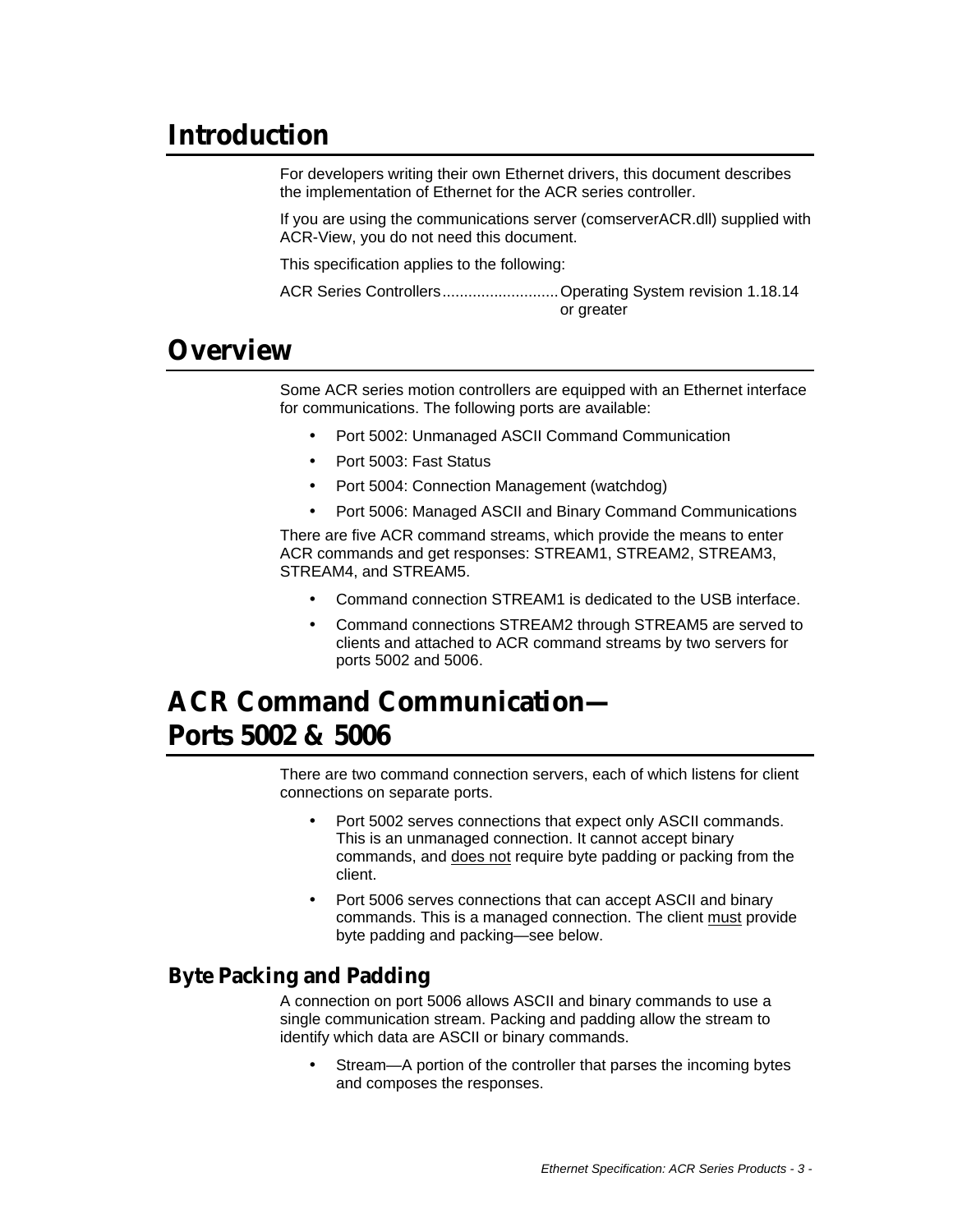• Connection—A link through which bytes pass between the external clients and the internal streams.

The connection on an ACR controller receives data (binary and ASCII) and stores it in a buffer. The stream then processes the data in four-byte packets. If there are less than four bytes of data, the stream waits until there are four bytes to process.

Binary commands require a four-byte packet structure. The first byte of binary communication must be a zero—this identifies the data as binary. In addition, that same first byte must be at the beginning of a four-byte packet. The controller processes all data through the stream as ASCII unless it recognizes the Binary format as described above. For more information on binary data packets, see the ACR Users Guide (Online Help) in the ACR-View software.

ASCII commands require management (port 5006 only) so the controller can correctly identify and execute both Binary and ASCII commands. This is done by checking the byte count for ASCII characters, and padding them out to four-byte packets if they are not a multiple of four.

- If the ASCII characters are a multiple of four, then no further action is necessary. The ASCII characters are processed. If a Binary command follows, the stream recognizes the signifier—a zero in the first byte of a four-byte packet—and processes the Binary command.
- If the ASCII characters are not a multiple of four, then pad the end of the ASCII characters with zeros to create a four-byte packet. This ensures the command is processed immediately, and is not caught in the buffer waiting for additional bytes—remember, the stream only processes data in four-byte packets.

Echoes and responses from the controller can be binary or ASCII, and are not padded. Using the same method as the controller, a client can recognize a binary response from the zero in the first byte of a four-byte packet. However, the client must also be able to interpret the remaining four-byte packet in order to know how long the binary response is. For information about binary communication, see the ACR Users Guide (Online Help) in the ACR-View software.

#### **Example**

Suppose the client sends an ASCII command followed by a Binary command.

The user sends VEL22 in ASCII, setting the velocity to twenty-two, and is followed by a carriage return. The client determines the ASCII characters are only six bytes. The client then pads the ASCII to make a multiple of four. Following is the ASCII command and its translation in hexadecimal:

 $VEL22 < cr > 00 = 56454C32320D000$ 

The padding of the ASCII command places the first byte of the subsequent binary command at the start of its own four-byte packet.

The subsequent Binary command requests the actual position of axes two, three, and five. The binary packet begins with zero in the first byte, indicating a binary command. It then specifies code thirty, index two, and masks four, eight, and twenty—this information is derived from the Axis Parameters tables. Following is the Binary command translated to hexadecimal:

00 30 20 2C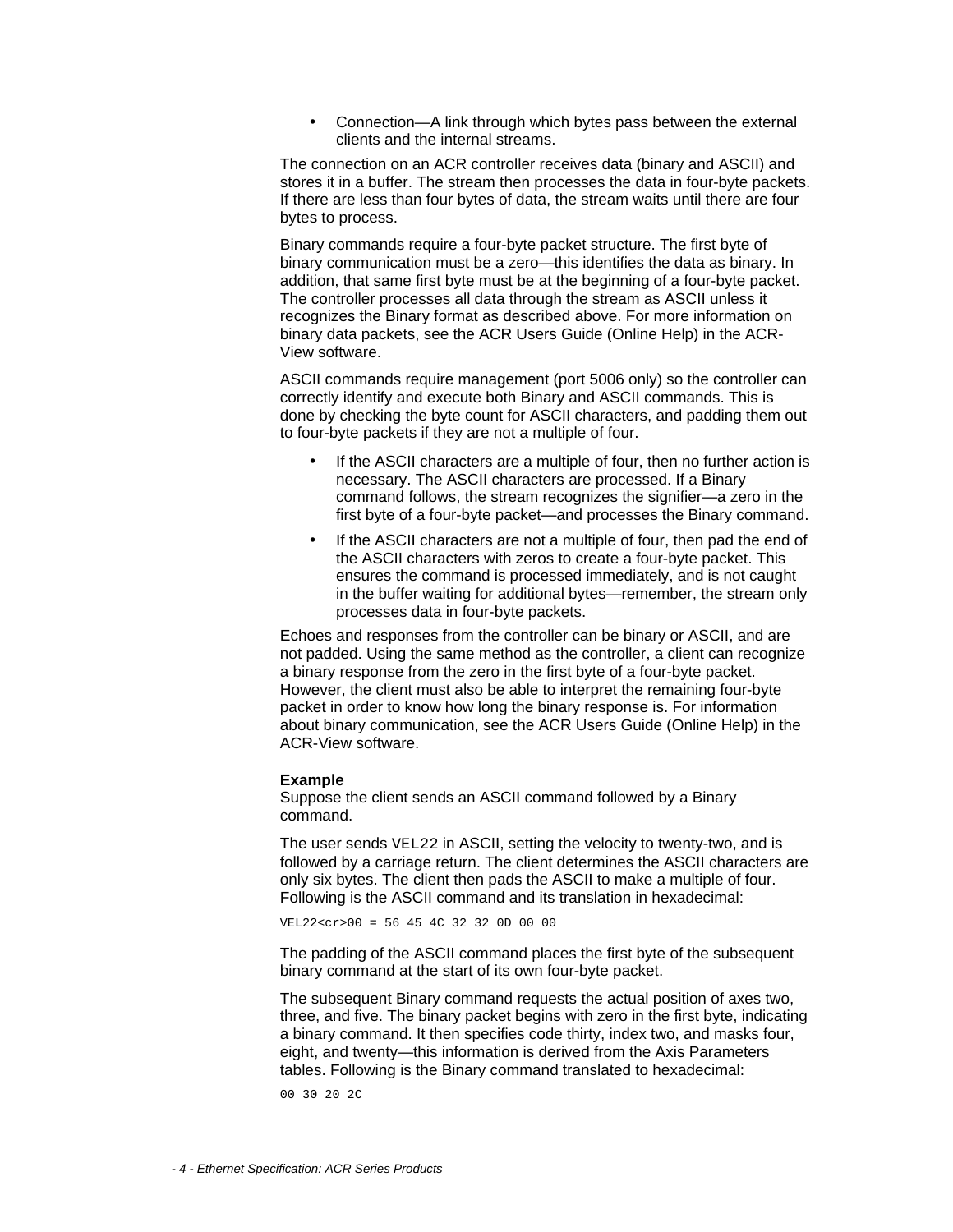The connection receives the following transmission:

56 45 4C 32 32 0D 00 00 00 30 20 2C

The stream parses the data in four-byte packets, thereby separating the ASCII command from the Binary command:

56 45 4C 32 32 0D 00 00 00 30 20 2C

## **Fast Status—Port 5003 UDP**

You can access Fast Status data using UDP connections on port 5003. Up to five clients can subscribe to the Fast Status data.

**Note:** You can configure the Fast Status data using the AcroBasic FSTAT commands.

## **Subscription Request Format**

The Fast Status Subscription request consists of eight bytes per packet to configure the status update interval. The first four bytes set the update mode:

- If nonzero, then the next four bytes set the rate (in milliseconds) that status data is automatically transmitted.
- If zero, and this client had previously subscribed, then the connection is stopped—i.e. becomes unused.

| Receive Packet (port 5003) Data Description |             |                                                              |
|---------------------------------------------|-------------|--------------------------------------------------------------|
| <b>Function</b>                             | <b>Size</b> | <b>Description</b>                                           |
| Update<br>mode                              | 4 bytes     | Sets the mode to update fast status information if non-zero. |
| Update<br>interval                          | 4 bytes     | Sets the fast status update interval in milliseconds.        |

### **Fast Status Transmit Format**

The format of the fast status transmit packet is 80 pieces of 32-bit data configured by the FSTAT commands. There is no header or count information.

As with all multi-byte data sent in these Ethernet packets, the format is bigendian—the first byte in the packet is the most significant byte of the first piece of 32-bit data. The client must decide whether to interpret a piece of 32-bit data as an integer or floating point. This is determined by the data selected with the corresponding FSTAT command.

For more information, see the FSTAT command in the ACR Users Guide (Online Help) in the ACR-View software.

| <b>Transmit Packet (port 5003) Data Description</b> |             |                                                                                      |
|-----------------------------------------------------|-------------|--------------------------------------------------------------------------------------|
| <b>Function</b>                                     | <b>Size</b> | <b>Description</b>                                                                   |
| Group 0<br>Data                                     | 32 bytes    | A block of eight 32-bit parameters. You can<br>select this using the FSTAT0 command. |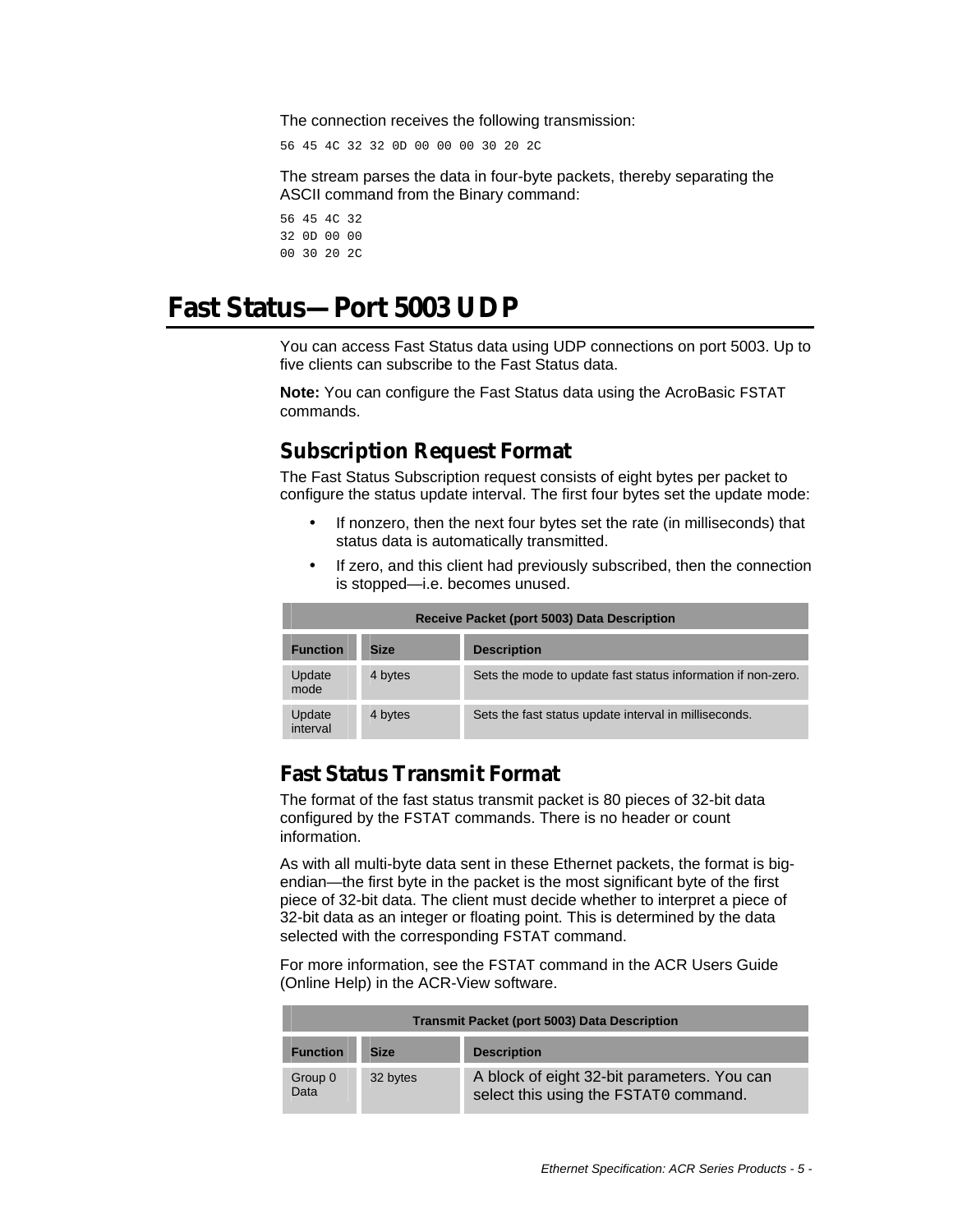| $\cdots$        | $\cdots$ | $\cdots$                                                                             |
|-----------------|----------|--------------------------------------------------------------------------------------|
| Group 9<br>Data | 32 bytes | A block of eight 32-bit parameters. You can<br>select this using the FSTAT9 command. |

## **Connection Management—Port 5004**

There are five connection management sockets available for services required to effectively manage the interface between the controller and its clients. The services are as follows: watchdog protection, controller to client alarms (interrupts), and operating system download over Ethernet.

The organization of management sockets is similar to ACR command sockets. There is a single TCP server listening on port 5004 for up to five connection requests. The management sockets will have to examine the incoming packets to determine the nature of the client's request.

## **Watchdog Function**

The Watchdog feature is designed both to "re-assure" the client that the controller is alive, and to detect the loss of client activity and respond by closing an ACR command socket or fast status socket.

To identify which client is requesting watchdog protection, the client IP address and port number are included in the watchdog request. In addition, the requesting client specifies the time interval in seconds for watchdog, and the number of retries per time interval before watchdog times out. The client expects to receive at least one echo within the specified interval.

| <b>Watchdog Packet Data Description</b> |             |                                                                            |  |
|-----------------------------------------|-------------|----------------------------------------------------------------------------|--|
| <b>Function</b>                         | <b>Size</b> | <b>Description</b>                                                         |  |
| <b>ID</b> word                          | 4 bytes     | A value of 0x01 identifies this packet as a<br>watchdog request            |  |
| <b>Watchdog Timer</b>                   | 4 bytes     | Time interval in milliseconds for<br>watchdog. Zero disables the watchdog. |  |
| Watchdog Ticker                         | 4 bytes     | Number of retries per time interval before<br>watchdog times out.          |  |
| IP address                              | 4 bytes     | The IP address of the client connections<br>to be guarded                  |  |
| ACR port                                | 4 bytes     | The port number of the client Command<br>connection to be guarded          |  |
| Fast status port                        | 4 bytes     | The port number of the client Fast Status<br>connection to be quarded      |  |

### **Receive/Transmit Echo**

## **Client Watchdog Support**

In normal operation, the controller responds to a client watchdog packet by echoing the same packet back to the client. This occurs when the socket(s) described by the request are connected and alive. If the Command or Fast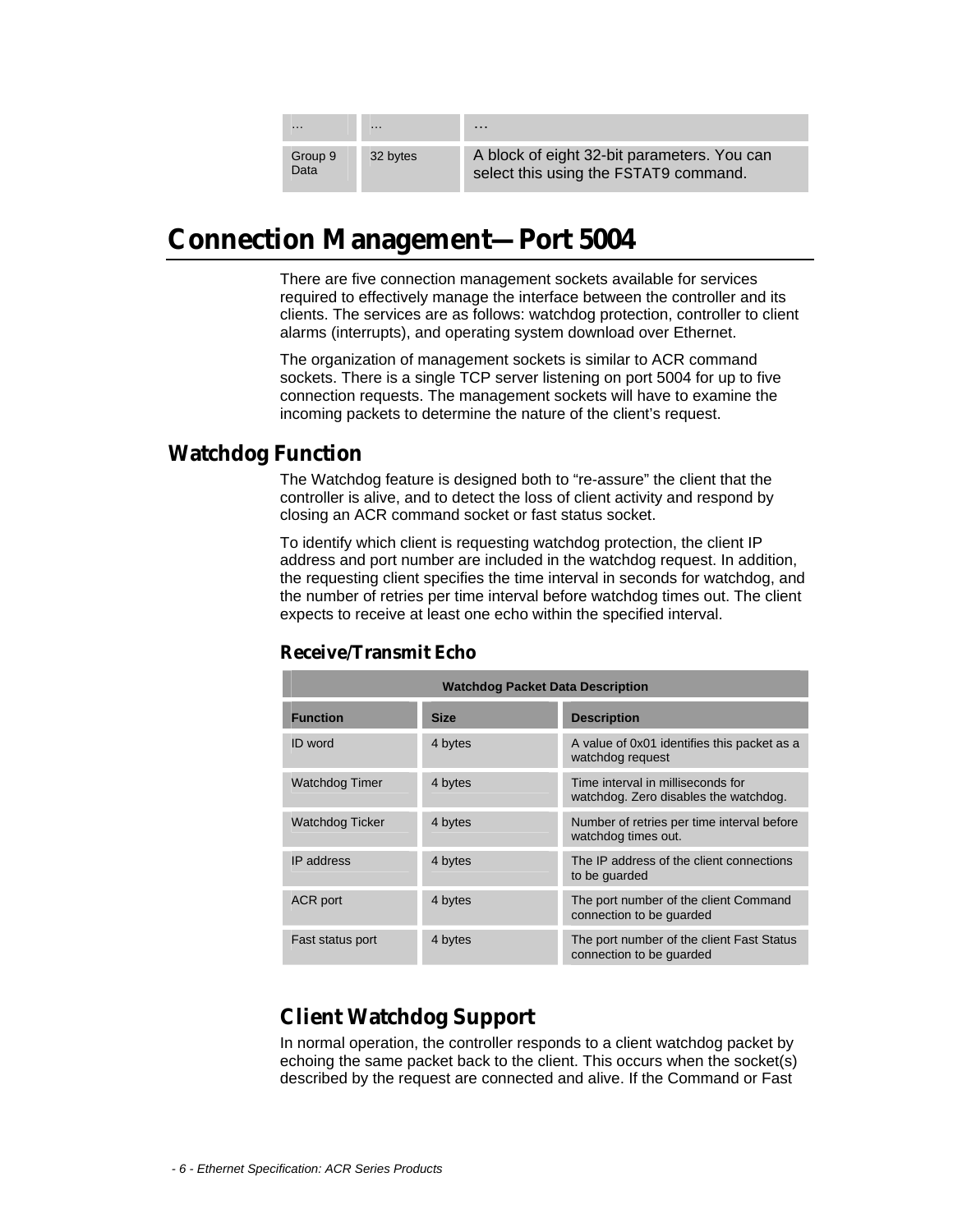Status connections described in the packet are not connected and alive, then the packet is not echoed.

## **Server Watchdog Function**

The controller's server watchdog will detect the absence of client watchdog packets, given the duration as determined by the following: (Timer \* Ticker). It then closes the connections specified in the most recent watchdog packet. Automatically closing the connection allows a command socket to be available for a subsequent client request.

A client can request that the controller stop guarding a command connection—if the value for "Timer" in a watchdog request packet is zero, the watchdog stops functioning.

## **Alarms to Clients**

If the packet is an alarm subscription request, Connection Management socket parses the filter data from the packet and stores it in the socket's filters. These filters allow the Connection Management sockets to qualify the message content individually for each client connection by ANDing the message with the filter. If the result is nonzero, the message is sent to the client.

Alarms sent to clients are identified by the same ID word as the subscription request.

The user alarms are generated by changes in a user's program, such as changes to parameters. The controller alarms are generated by the controller's firmware.

### **Alarm Subscription Formats**

| <b>Alarm Subscription Packet Data-User</b> |             |                                                                                 |
|--------------------------------------------|-------------|---------------------------------------------------------------------------------|
| <b>Function</b>                            | <b>Size</b> | <b>Description</b>                                                              |
| ID word                                    | 4 bytes     | A value of 0x02 identifies this packet as an user<br>alarm subscription request |
| User Alarm<br>Filter                       | 4 bytes     | Filter value for user invoked alarms                                            |

| <b>Alarm Subscription Packet Data-Controller</b> |             |                                                                                       |
|--------------------------------------------------|-------------|---------------------------------------------------------------------------------------|
| <b>Function</b>                                  | <b>Size</b> | <b>Description</b>                                                                    |
| <b>ID</b> word                                   | 4 bytes     | A value of 0x03 identifies this packet as an<br>controller alarm subscription request |
| <b>Controller Alarm</b><br>Filter                | 4 bytes     | Filter value for controller invoked alarms                                            |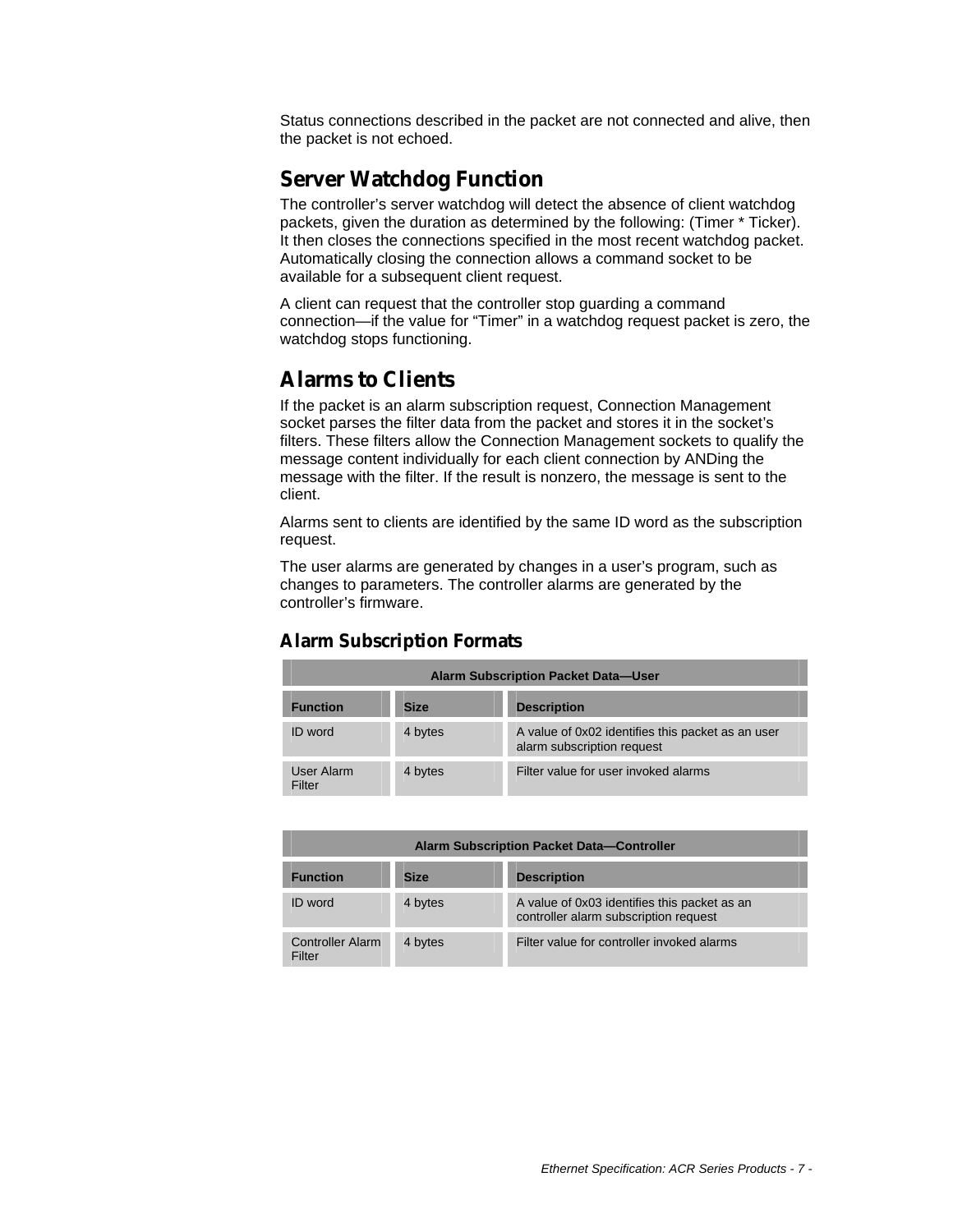#### **Alarm Response Formats**

| <b>Alarm to Client Packet Data-Client</b> |             |                                                            |
|-------------------------------------------|-------------|------------------------------------------------------------|
| <b>Function</b>                           | <b>Size</b> | <b>Description</b>                                         |
| ID word                                   | 4 bytes     | A value of 0x02 identifies this packet as an user<br>alarm |
| User Alarm long                           | 4 bytes     | User's value for user invoked alarms                       |

| Alarm to Client Packet Data-Controller |             |                                                                  |
|----------------------------------------|-------------|------------------------------------------------------------------|
| <b>Function</b>                        | <b>Size</b> | <b>Description</b>                                               |
| ID word                                | 4 bytes     | A value of 0x03 identifies this packet as an<br>controller alarm |
| <b>Controller Alarm</b><br>long        | 4 bytes     | Alarm code for controller invoked alarms                         |
| Object identifier                      | 4 bytes     | Identifies which controller object caused the alarm              |
| Event Count                            | 4 bytes     | Number of times this event has occurred                          |

## **Operating System Download**

**Important:** This is for informational purposes only. We recommend using the ACR-View software for operating system downloads.

You can use the Connection Management sockets to download a new operating system to the controller. This is accomplished with four different types of messages packets from the client: request for the configuration file, download request, download termination request, and reboot request. Each plays a different role in the overall process of downloading an operating system. The process is as follows:

- 1. Get configuration file and verify that proposed operating system is compatible with ACR hardware.
- 2. Send download blocks using the download request packets.
- 3. Send download termination request and evaluate the controller's response packet. If the result is anything other than success, steps 2 and 3 may be repeated.
- 4. Send reboot command, even if steps 2 and 3 never succeeded, because the controller is now halted.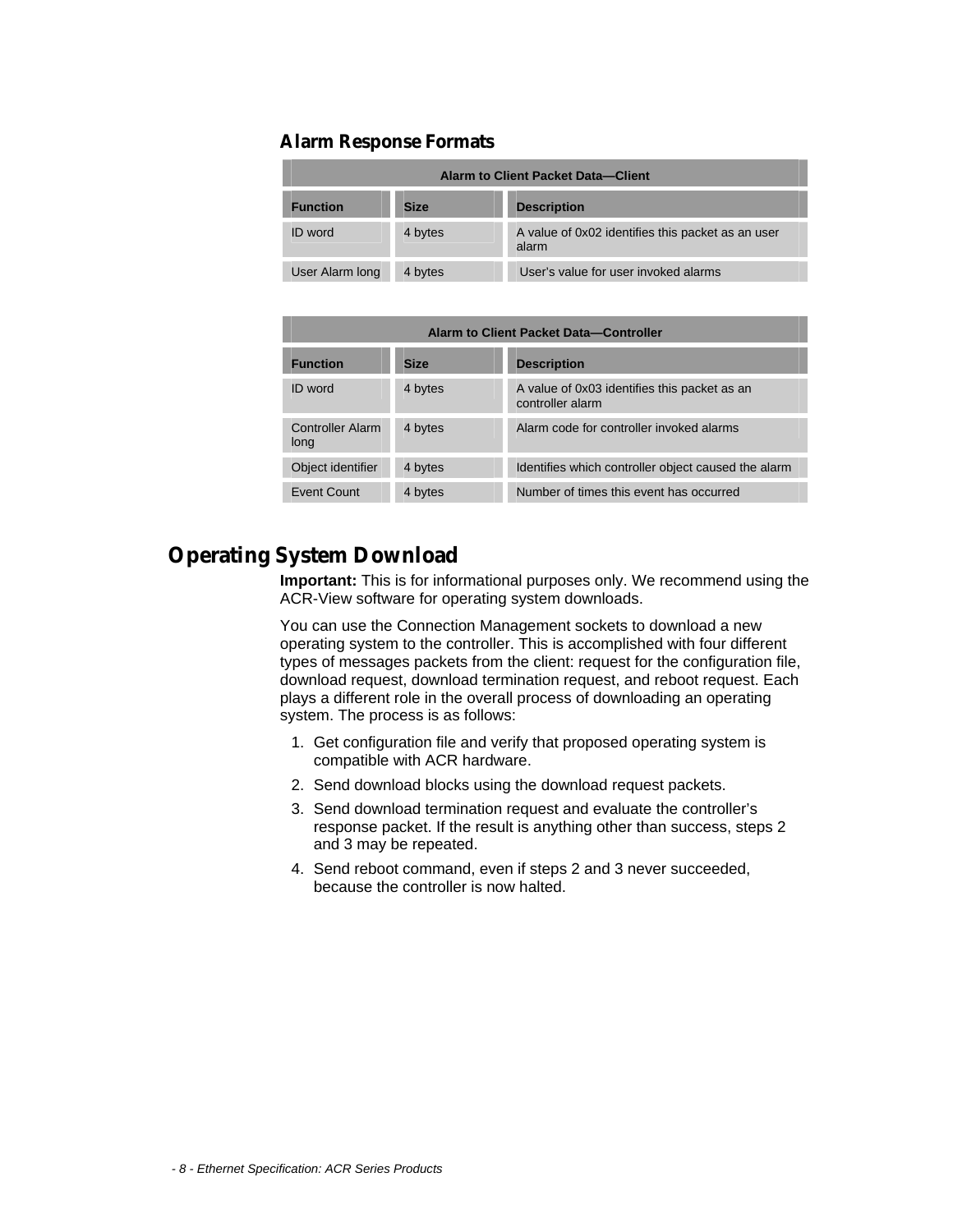## **Configuration File Request**

The request for the configuration file allows the client to examine the controller configuration to ensure that the hardware is compatible with the operating system that is about to be downloaded.

#### **Receive**

| <b>Packet Data from Client Description</b> |             |                                                                                           |
|--------------------------------------------|-------------|-------------------------------------------------------------------------------------------|
| <b>Function</b>                            | <b>Size</b> | <b>Description</b>                                                                        |
| <b>ID</b> word                             | 4 bytes     | A value of 0x04 identifies this packet as a<br>configuration file request from the client |

#### **Transmit**

| <b>Packet Data to Client Description</b> |             |                                                                                  |
|------------------------------------------|-------------|----------------------------------------------------------------------------------|
| <b>Function</b>                          | <b>Size</b> | <b>Description</b>                                                               |
| ID word                                  | 4 bytes     | A value of 0x04 identifies this packet as a<br>configuration file request result |
| Configuration<br>file                    | 1024 bytes  | 1020 file bytes plus 4 CRC bytes                                                 |

## **Download Request**

For each download request packet, the block index is examined first. The 1024 byte payload is then copied to the location corresponding to that index within an internally allocated operating system Loader file structure. This file structure is an array of 1024 byte blocks, and the provided block index will be used as the index into that array. The maximum size of an operating system is 1024 blocks of 1024 bytes. The actual size will be determined by noting the largest block index sent with a download request before a download termination request is sent.

### **Receive**

| <b>Operating System Download Packets Data from Client Description</b> |             |                                                                                   |
|-----------------------------------------------------------------------|-------------|-----------------------------------------------------------------------------------|
| <b>Function</b>                                                       | <b>Size</b> | <b>Description</b>                                                                |
| ID word                                                               | 4 bytes     | A value of 0x05 identifies this packet as an<br>operating system download request |
| <b>Block index</b>                                                    | 4 bytes     | Index into array of 1024 byte blocks representing<br>the new operating system     |
| Data                                                                  | 1024 bytes  | Partial operating system                                                          |

## **Download Preparation**

The following steps are performed automatically by the controller as it prepares to receive the new operating system:

• Obtain a semaphore that prevents any other Connection Management socket from also trying to download a new operating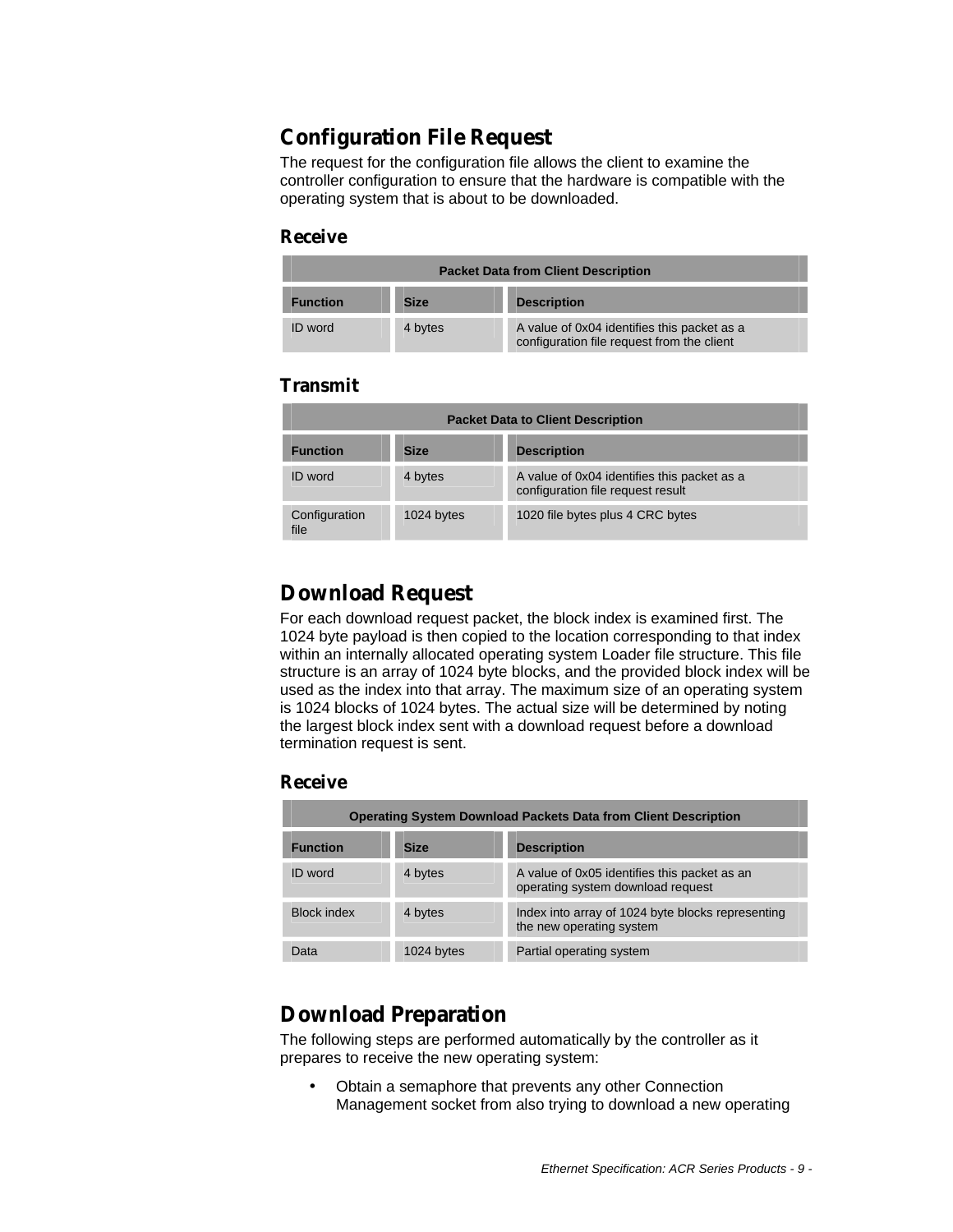system to the controller. This ensures only one socket is attempting to carry out the remaining steps.

- Stop the server tasks for command connections, management connections, and fast status connections. The connections themselves are closed next, but the servers must be closed first to prevent new connections from being opened.
- Close all fast status senders, all command connections, and all management connections other than the one requesting the operating system download. By explicitly closing the connections instead of just letting the task die, the client applications can perform orderly shutdowns also. With all connections closed, the watchdogs serve no purpose and are disabled.
- Prepare the controller for download. The controller will shut down all programs, all streams, fast status, and CANopen update.

## **Download Termination Request**

If the incoming packet is an operating-system download-termination request, a Cyclic Redundancy Check (CRC) is performed over the entire received operating system Loader file to detect file errors, minus the CRC field itself.

The CRC algorithm will conform to the Ethernet standard.

Polynominal = 0x04C11DB7

 $Initial$  remainder =  $0x$ FFFFFFFF

The calculated CRC is then compared to the CRC field. The result of this check is sent to the client in a packet identified by the same ID word as the download termination request.

#### **Receive**

| <b>Termination Request Packet Data</b> |             |                                                                                               |
|----------------------------------------|-------------|-----------------------------------------------------------------------------------------------|
| <b>Function</b>                        | <b>Size</b> | <b>Description</b>                                                                            |
| ID word                                | 4 bytes     | A value of 0x06 identifies this packet as an<br>operating system download termination request |

#### **Transmit**

| <b>Termination Result Packet Data</b> |             |                                                                                                         |
|---------------------------------------|-------------|---------------------------------------------------------------------------------------------------------|
| <b>Function</b>                       | <b>Size</b> | <b>Description</b>                                                                                      |
| <b>ID</b> word                        | 4 bytes     | A value of 0x06 identifies this packet as an<br>operating system download termination request<br>result |
| Result                                | 4 bytes     | Zero = download successful, $1 = CRC$ failure, $2 =$<br>flash memory failure                            |

If the CRC check is successful, the new operating system is written to flash memory in 1024 byte blocks. The Connection Management socket finally sends a download termination result packet to the host, with the format described above.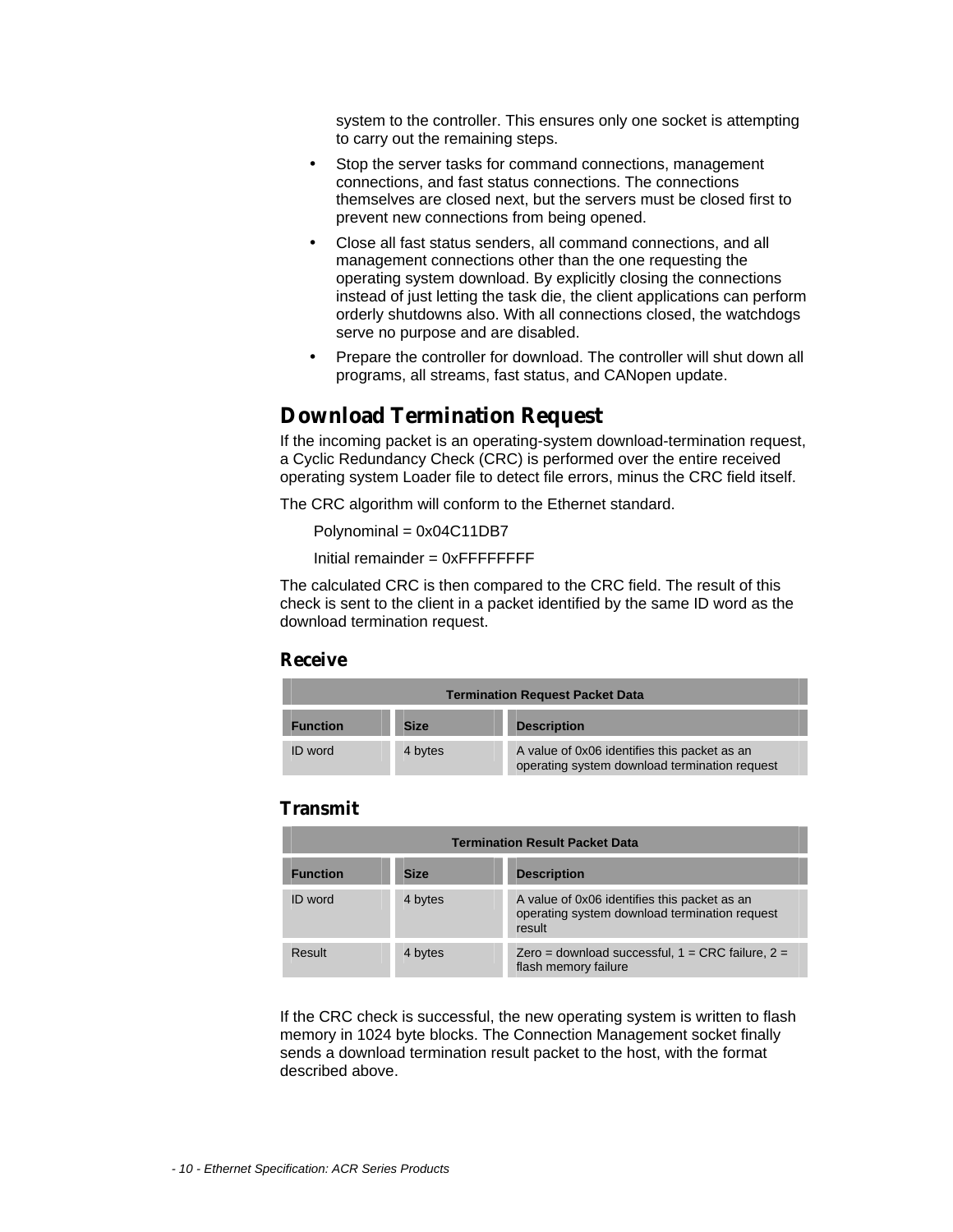## **Reboot Request**

If the CRC check was not successful, the new operating system is not written to flash memory. Whether or not the new operating system was copied, the controller must reboot because all processes have been shut down. If the incoming packet is an operating system reboot request, the controller reboots. When the controller comes up from reboot, the operating system (new or old) is loaded from flash memory.

A separate packet for an operating system reboot request allows the client the choice of several actions in the event that the CRC check does not pass.

The reboot request can be used outside the context of operating system download. When the request is received, the Connection Management socket determines if the controller has already closed its processes and connections. If not, the controller does so, allowing the client applications to end gracefully. It then closes its own connection and reboots the controller.

#### **Receive**

| <b>Reboot Request Packet Data Description</b> |             |                                                                |
|-----------------------------------------------|-------------|----------------------------------------------------------------|
| <b>Function</b>                               | <b>Size</b> | <b>Description</b>                                             |
| <b>ID</b> word                                | 4 bytes     | A value of 0x07 identifies this packet as an Reboot<br>request |

# **Opening Connections**

There are many different ways you can open a connection. Much depends on the protocol you want to use, what you are trying to do, and how you want to accomplish it.

We recommend the following reference books:

- Comer, Douglas E. *Internetworking with TCP/IP Volume 1, Principles, Protocols, and Architecture.* Prentice Hall, 2000. ISBN 0130183806
- Stevens, W. Richard. *The Protocols (TCP/IP Illustrated, Volume 1).* Addison-Wesley Pub Co, 1993. IBSN 020163346
- Stevens, W. Richard. *The Implementation (TCP/IP Illustrated*, Volume 2). Addison-Wesley Pub Co, 1995. IBSN 020163354X

# **Closing Connections**

Because the ACR controller supports a limited number of concurrent connections, you should negotiate a short shutdown with the host prior to closing a socket. Otherwise, the peer might not properly free up the allocated socket resources.

An ACR controller cannot make more socket connections if the supported, concurrent socket connections are already used up. If the ACR Controller believes it has valid connections on all its sockets but actually does not, the unit will require manual intervention to free up the sockets.

**Note:** Using the Watchdog function can help reduce the risk of closing a connection ungracefully.